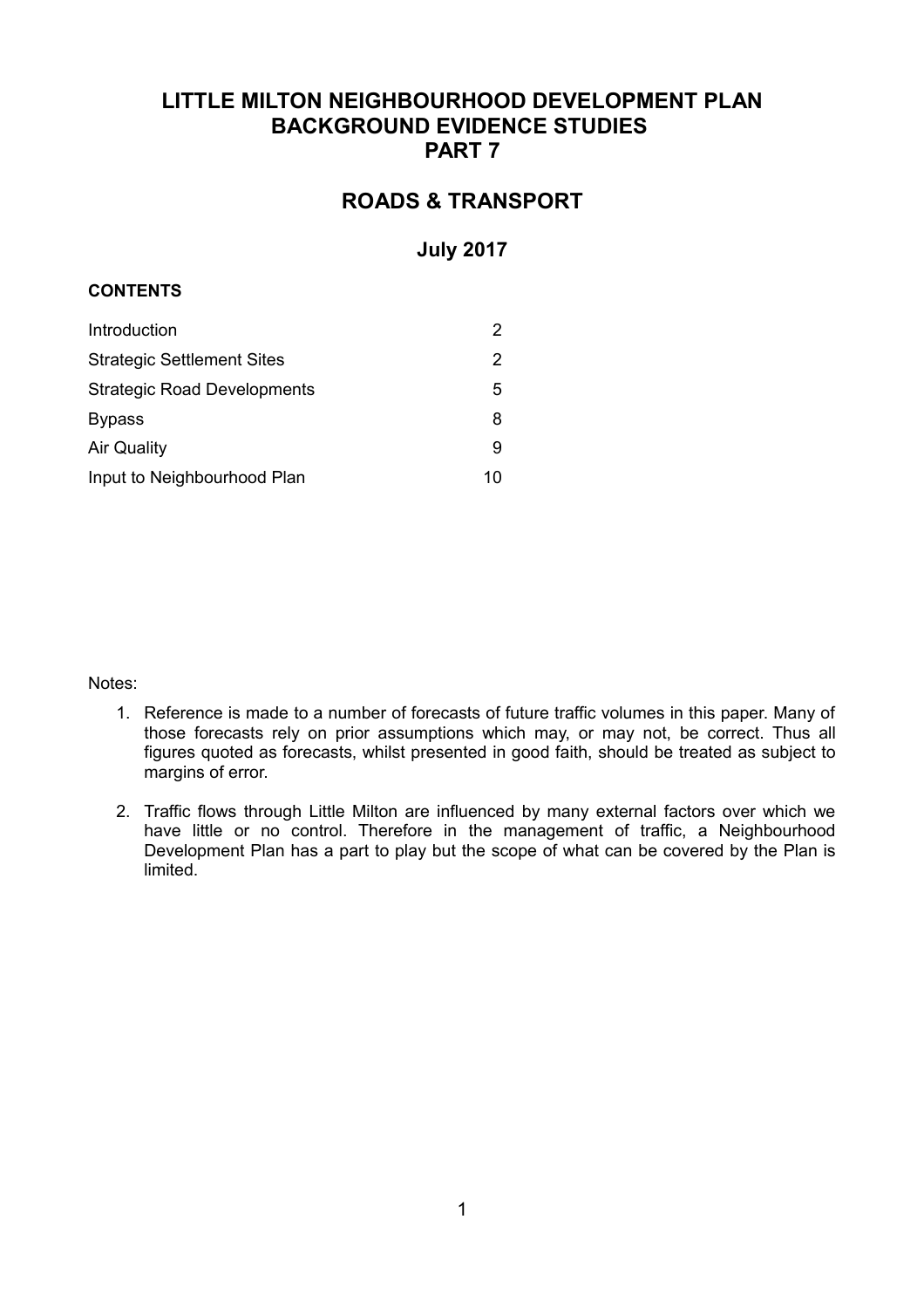#### **INTRODUCTION**

The Little Milton Village Plan 2014 placed the highest priorities on reducing:

- 1. The number of HGVs passing through the village
- 2. The overall volume of traffic, particularly at peak hours
- 3. The speed of traffic in the village

Some measures which have previously been proposed by Little Milton Parish Council to the Highways Authority (Oxfordshire County Council) such as HGV weight limits<sup>[1](#page-1-0)</sup>, 20mph zones, etc are not within the scope of a Neighbourhood Development Plan. However they may identified as aspirations. Such measures cannot be implemented without the involvement of the Highways Authority.

Studies<sup>[2](#page-1-1)</sup> have shown that development already planned for South Oxfordshire is likely to lead to a 30% increase in peak hour traffic in Little Milton by 2033.

The possibility of new strategic settlements also being developed as a significant contribution to meeting South Oxfordshire's housing need has raised new concerns about the potential impact on traffic volumes through the village.

In addition, certain strategic road developments may also impact on the parish. Two proposals are of particular note:

- 1. New Thames crossing at Long Wittenham/Culham
- 2. Oxford Cambridge Expressway

#### **STRATEGIC SETTLEMENT SITES**

Three of the potential sites, namely Chalgrove Airfield, Harrington (J7 of M40) and Grenoble Road were the subject of traffic flow forecasts conducted in summer and autumn 2016  $34$  $34$  which showed significant (up to 30%) increases in traffic through the village within the time scale of this Neighbourhood Development Plan. These figures are not absolute but based on the best assumptions at the time.

The Chalgrove Airfield option has, in particular, been the subject of detailed study. The government agency responsible for managing any development on the airfield site – the Homes and Communities Agency (HCA)  $-$  has stated<sup>[5](#page-1-4)</sup>:

HCA's package of infrastructure improvements could include... a package of road improvements and new provision at Watlington, Benson, Stadhampton and Little Milton. This will also play an important role in tackling heavy goods vehicle traffic that already causes major problems in these villages.

However at the time of writing this paper, the situation is very fluid, nothing has been decided and there is no guarantee that mitigation measures will extend to all the listed locations.

<span id="page-1-0"></span><sup>1</sup> A329 THROUGH LITTLE MILTON – UNSUITABILITY AS HGV THROUGH ROUTE - Little Milton Parish Council Sep 2013

<span id="page-1-1"></span><sup>2</sup> AECOM traffic studies for HCA – as reported at 8 Dec 2016 Workshop Little Milton Parish Council/HCA

<span id="page-1-2"></span><sup>3</sup> *Chalgrove Movement and Transport Infrastructure - Approach and Overview July 2016 – Urban Engineering Studio*

<span id="page-1-3"></span><sup>4</sup> CHALGROVE AIRFIELD DEVELOPMENT - FUTURE TRAFFIC FLOWS. Little Milton Parish Council Nov 2016

<span id="page-1-4"></span><sup>5</sup> HCA Newsletter No2 – Oct 2016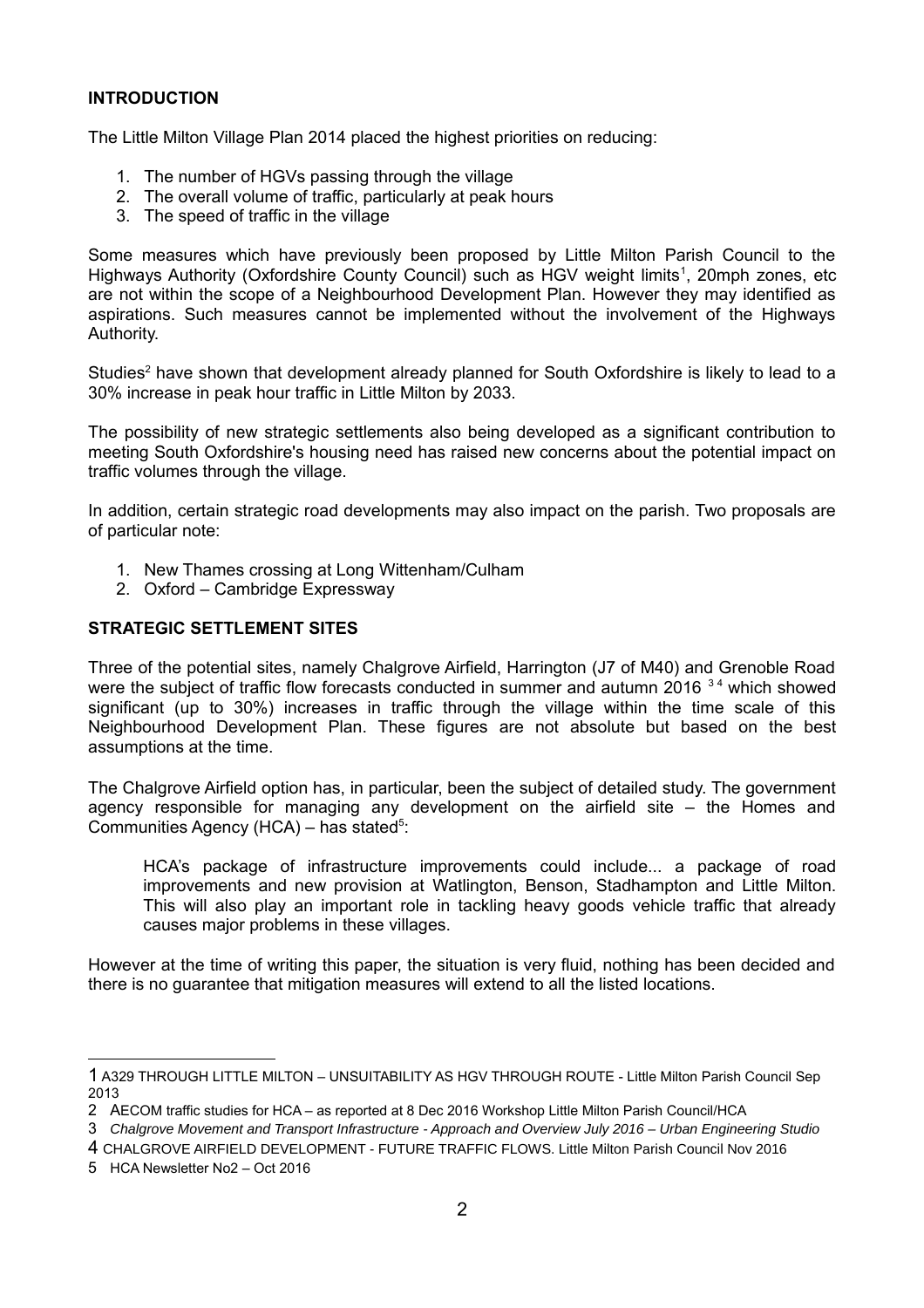At an inaugral workshop held 31 Oct 2016, the traffic concerns and context in Little Milton were described as follows<sup>[6](#page-2-0)</sup>:

### *The Village*

- *Lies 3 miles south of Junction 7 of the M40*
- *Comprises 200 houses, population circa 500*
- *The A329 runs through the centre of the village which includes a conservation area that has large number of listed buildings.*
- *There are two key pinch points that prevent HGV's from passing. Minor collisions are frequent*
- *The village has a primary school, pre-school, a pub, village hall, community shop/post office and a parish church*

### *Problems*

- *Narrow pavements or no pavements*
- *In 2006 an OCC traffic survey showed 11500 transport movements both way on the A329 in the centre of the village\*\**
- *Haseley Road links the A329 with the B480 and is used as a rat run from Chalgrove to the A329 and onwards to Junction 7. The road is a narrow single track in places and there are no pavements. There is also a 7.5 tonne weight limit on the road except for access*
- *The extension of the M40 in 1972 meant a re-classification of a B road to an A road. This resulted in increased traffic and HGV's ever since and increasing.*
- *The road through the village is totally unsuitable for HGV's due to the narrowness and pinch points.*
- *All the traffic poses a danger to any pedestrians and cyclists*
- *Any increase in traffic would exacerbate the problems*
- *Joining the main A329 safely from the Haseley Road, Gold Street or other side roads in the village can be a major problem during rush hours.*
- *The village is car dependant*
- *There will be no public transport after 2 December 2016*
- *There is light cycle traffic although at weekends the A329 has a larger number of organised cyclists*
- *The school attracts a high proportion of parents with cars who park in Gold Street. There are no safe walking routes to school as parents avoid the A329 and have to be very careful on the Haseley Road.*
- *Parking is generally not an issue except at the junction of the Haseley Road and A329 as well as school parking in Gold Street*
- *The numbers in the HCA assessment assume all traffic is going south on M40.*

 $(*$  More recent data from Nov 2013<sup>[7](#page-2-1)</sup>, which measured traffic south of the village only, and therefore did not include traffic either joining or leaving via the Haseley Road, showed a weekday average of 8207 vehicles per day.)

The Parish Council has been closely involved with traffic issues in the village for many years. In the view of the Parish Council, this summary of the traffic situation in Little Milton is equally relevant whichever new strategic settlement option in eventually chosen.

<span id="page-2-0"></span><sup>6</sup> Strategic Corridor Workshop Event The Lambert Hotel, Ashton Rowant, Watlington 31 October 2016 Summary Note of Discussion

<span id="page-2-1"></span><sup>7</sup> OCC Highways Traffic Survey south of Little Milton Nov 2013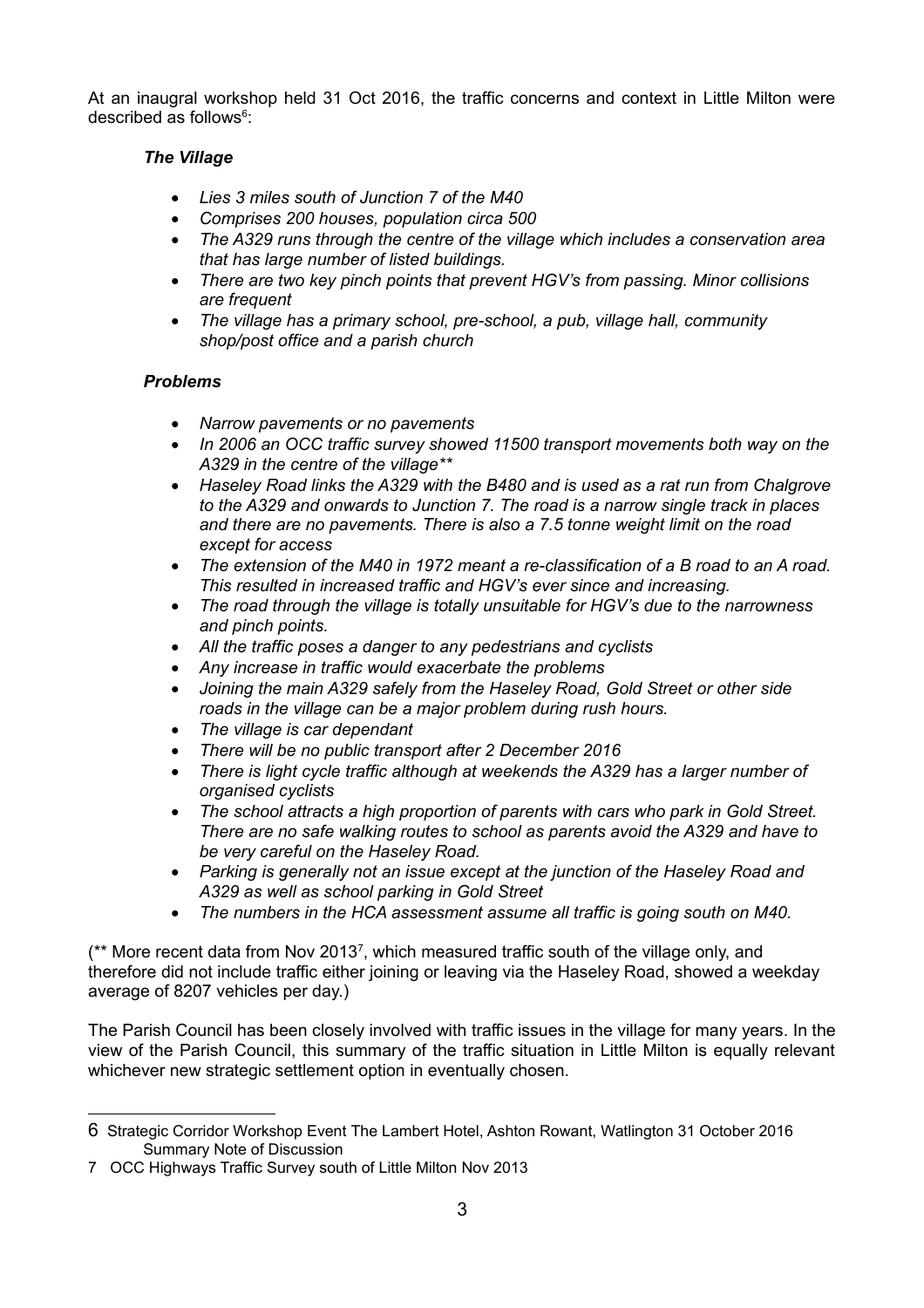Comparative data<sup>[8](#page-3-0)</sup> shows how daily traffic flows on the A329 compare with other key roads in the area:

| Road        | Location                    | Average daily traffic flow<br>2015 |
|-------------|-----------------------------|------------------------------------|
| A329        | Just south of Milton Common | 9000                               |
| A418        | Tiddington                  | 12700                              |
| <b>B480</b> | Chiselhampton               | 5900                               |
| A329        | Newington                   | 2800                               |
| A4074       | Newnham Courtenay           | 16100                              |
| B4009       | Lewknor                     | 9400                               |

After a low point in 2013, traffic on the A32[9](#page-3-1) rose steadily over the 2 years to 2015<sup>9</sup> and then stabilised in 2016:

| Year | <b>Annual Average Daily Traffic</b> |  |
|------|-------------------------------------|--|
| 2009 | 8400                                |  |
| 2010 | 8200                                |  |
| 2011 | 8400                                |  |
| 2012 | 8200                                |  |
| 2013 | 8100                                |  |
| 2014 | 8800                                |  |
| 2015 | 9100                                |  |
| 2016 | 9000                                |  |

Traffic in 2015 & 2016 was 7.1% higher than 2009 and 20% higher than the low point in 2013.

<span id="page-3-0"></span><sup>8</sup> OCC Annual Average Daily Traffic Flows to 2015

<span id="page-3-1"></span><sup>9</sup> OCC Annual Average Daily Traffic Flows to 2015 at CP26 just south of Milton Common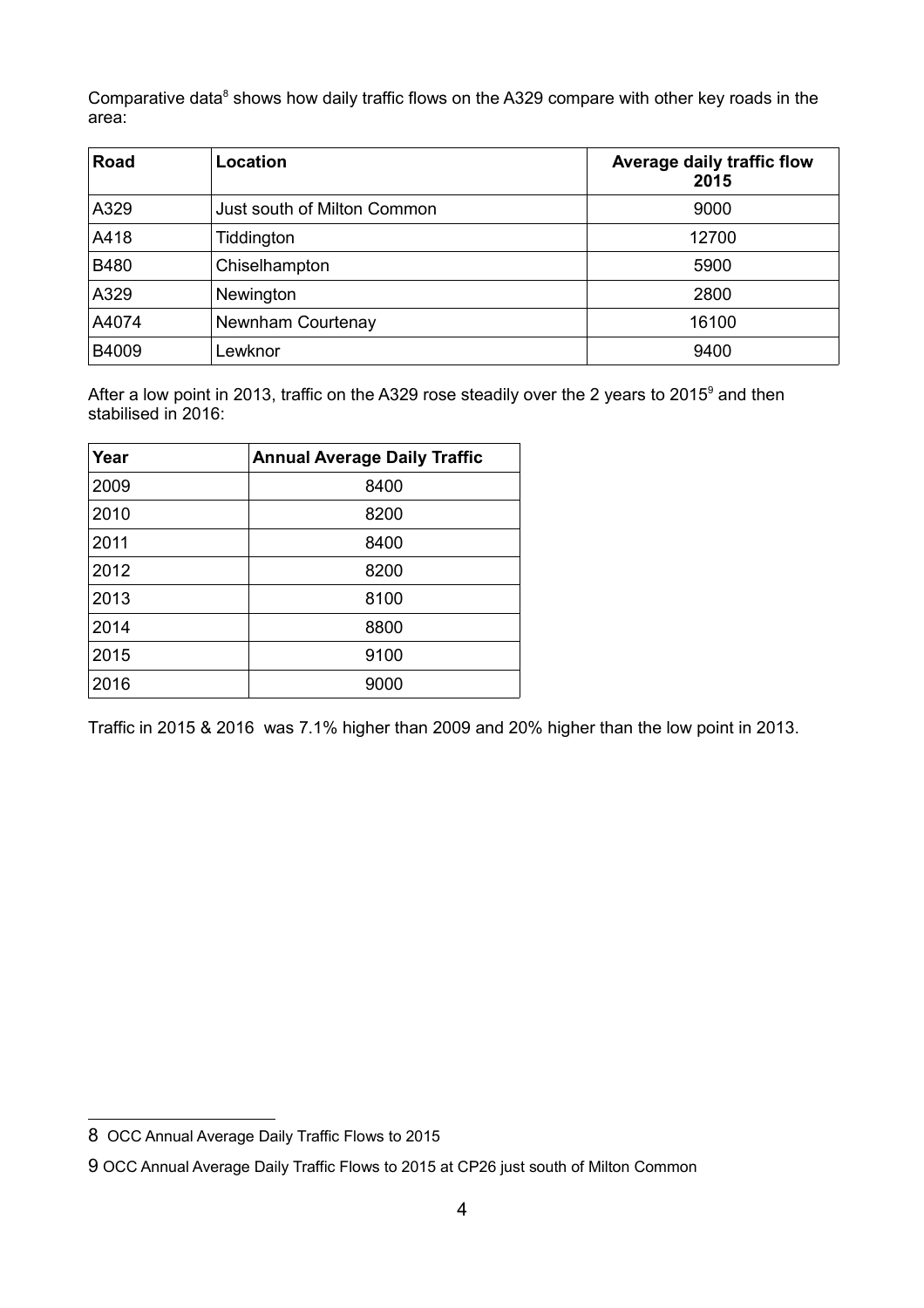Other comparative studies<sup>[10](#page-4-0)</sup> indicate that, even without a new strategic settlement in the area, traffic will increase in Little Milton:

|                                     | 2016 Baseline | 2031 projection |
|-------------------------------------|---------------|-----------------|
| AM peak flow (vehicles per<br>hour) | 1277          | 1425            |
| PM peak flow (vehicles per<br>hour) | 1223          | 1494            |

Since the above work was completed, the strategic settlement policy went through a further iteration, the outcome of which was published in SODC's *Local Plan 2033 2nd Preferred Options March 2017.* The Plan now proposes strategic development at Chalgrove Airfield (~3000 houses). Culham (~3500) and Berinsfield (~2100).

Modelling of various scenarios has been undertaken by OCC and the outcomes published in *South Oxfordshire District Council Local Plan Evaluation of Transport Impacts: Stage 1 - Development Scenarios - Oxfordshire County Council 16 March 2017.* Within this work, Scenario 5 most closely matches what the final strategic settlement policy is expected to be. There are other supporting documents[11](#page-4-1)[12](#page-4-2)[13](#page-4-3) which need to be studied in conjunction with the *Evaluation of Transport Impacts*

Traffic modelling will evolve as scenarios become clearer.

#### **STRATEGIC ROAD DEVELOPMENTS**

See also: Oxfordshire County Council Local Transport Plan 4 Sep 2015 (updated 2016)

#### **New Thames crossing at Long Wittenham/Culham**

This plan has been long in the process of gestation at both county and district level but is now seen as a vital component of both the Science Vale project (Harwell-Culham axis) and the development of Didcot as a Garden Town.

The new road and river crossing are a vital element of Didcot's development as a 'Garden Town', as announced in December 2015: 'Garden Town' status will help with the delivery of 15,000 houses and 20,000 high-tech jobs in the Didcot area, and it is expected that more funding will become available to help deliver the infrastructure required as a result of the planned growth in and around the town and in the wider Science Vale area<sup>[14](#page-4-4)</sup>.

The proposed crossing would link up with a further scheme proposed from Culham Science Centre towards Oxford (A4074), effectively a north-western Clifton Hampden bypass.

OCC Highways have advised<sup>[15](#page-4-5)</sup> that the wider transport impacts have been considered as part of the evidence for the Vale of White Horse Local Plan Part 1 and are being assessed as part of the

- <span id="page-4-3"></span>13 SODC Transport Topic Paper March 2017
- <span id="page-4-4"></span>14 Didcot to Culham – new Thames River Crossing. Proposed Scheme – Oxfordshire County Council Feb 2016

<span id="page-4-5"></span>15 OCC Highways response to draft Roads paper 10 Feb 2017

<span id="page-4-0"></span><sup>10</sup> Strategic Corridor Workshop Event The Lambert Hotel, Ashton Rowant, Watlington 31 October 2016 - Slides

<span id="page-4-1"></span><sup>11</sup>Developing the Evidence Base for the South Oxfordshire Sustainable Transport Study – Steer Davies Gleave – March 2017

<span id="page-4-2"></span><sup>12</sup>Technical note: Project: South Oxfordshire District Evaluation of Transport Impact - Network and Model Performance Review Oct 2016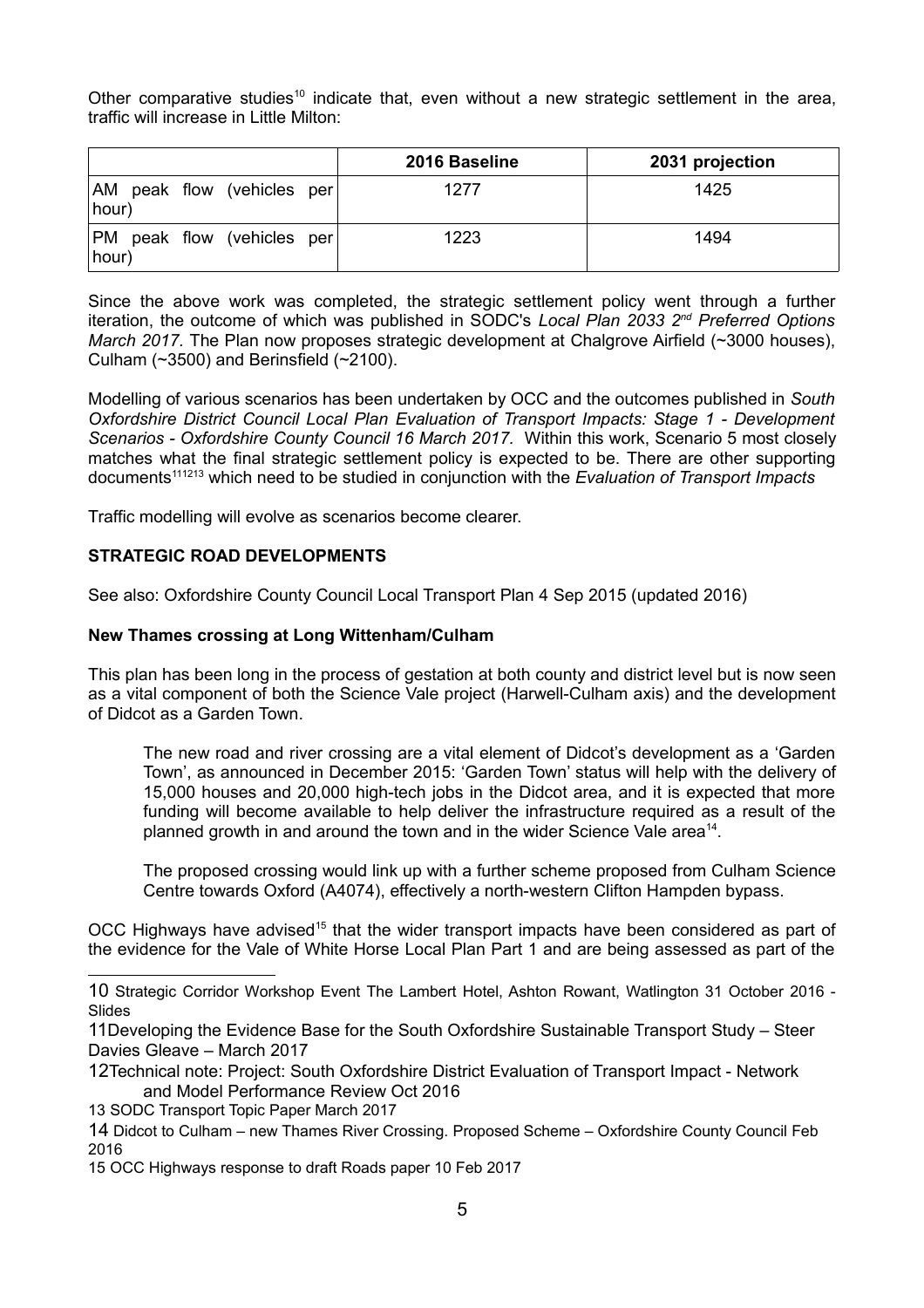evidence base for SODC's emerging Local Plan. This includes an assessment of different pieces of infrastructure to mitigate the impact of additional traffic on the network. This work is ongoing. The scheme itself will involve further analysis<sup>[16](#page-5-0)</sup>.

#### **Oxford – Cambridge Expressway**

This plan has also been long in the process of gestation, this time at national and county level. However a report<sup>[17](#page-5-1)</sup> published in 2016 made the case for a new strategic east-west expressway linking Oxford, Milton Keynes and Cambridge.

Although entitled 'Oxford-Cambridge', the proposals also include solutions to the chronic traffic problems on the A34 south of Oxford and include new routes around Oxford from the south. Although only conceptual, the following map<sup>[18](#page-5-2)</sup> shows possible options:



More recent studies<sup>[19](#page-5-3)</sup> indicate slightly more detailed route possibilities with one option coming off the A34 north of Abingdon and then running south and east of Oxford to join or cross the M40.

OCC will liaise and work with Highways England as further work is undertaken on the scheme<sup>[20](#page-5-4)</sup>.

<span id="page-5-0"></span>16 Meeting Little Milton Parish Council & OCC Infrastructure planners 18 July 2017

- <span id="page-5-2"></span>18 Press release - Study shows Oxford to Cambridge Expressway improvements could boost the economy – Dept for Transport 18 Aug 2016
- <span id="page-5-3"></span>19 Oxford to Cambridge Expressway Strategic Study Stage 3 report Nov 2016
- <span id="page-5-4"></span>20 OCC Highways response to draft Roads paper 10 Feb 2017

<span id="page-5-1"></span><sup>17</sup> Oxford to Cambridge expressway strategic study: interim report Department for Transport 18 August 2016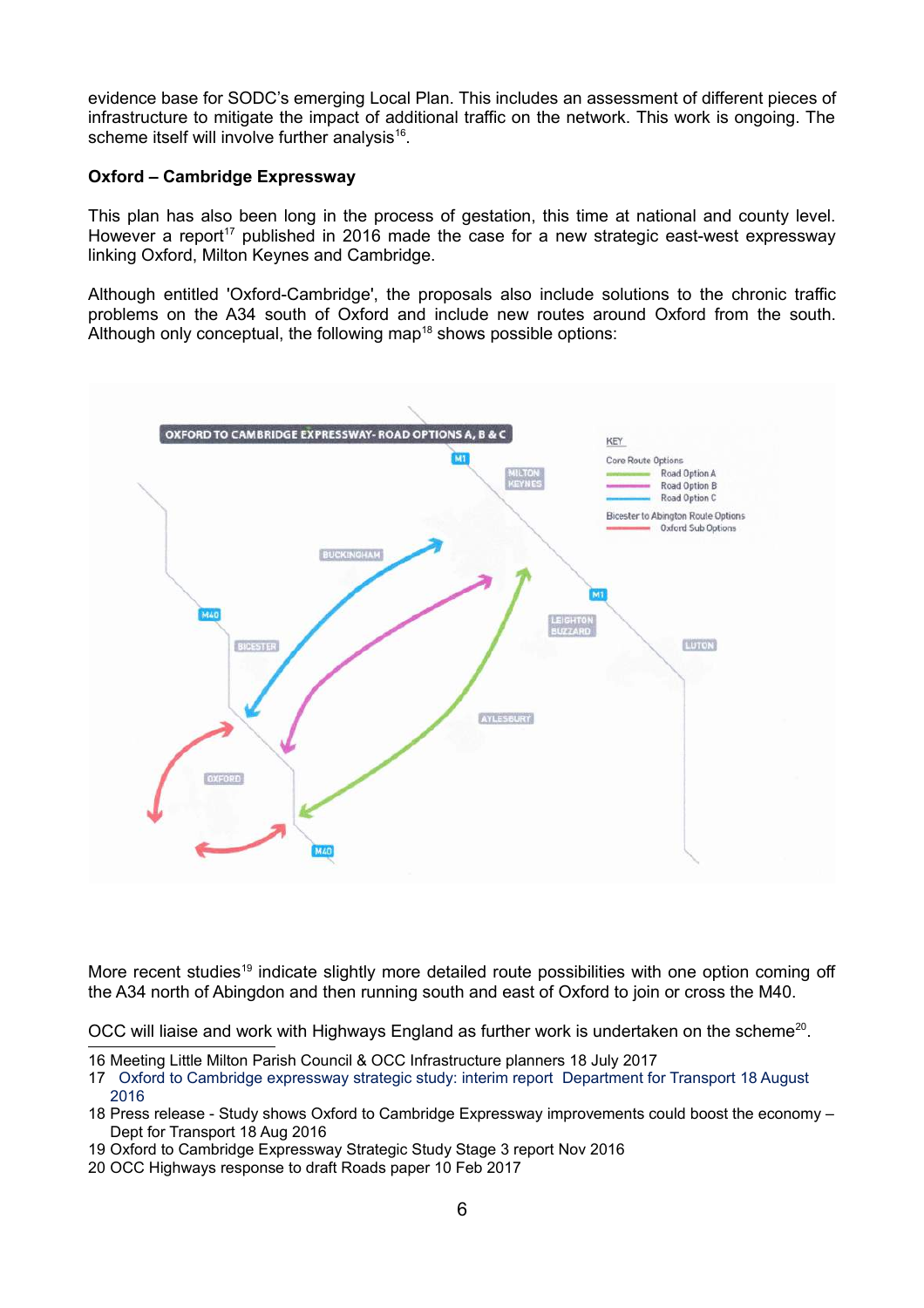#### **Potential Impact on Little Milton Parish**

The following map shows that either or both of the above proposals could impact on the parish of Little Milton.



- Red = Little Milton Parish<br>TC = New Thames Cross
- = New Thames Crossing north-going route
- OCE = Oxford-Cambridge Expressway Sub-Option Possible Route<br>B = Site of proposed strategic development at Berinsfield
- B = Site of proposed strategic development at Berinsfield<br>C = Site of proposed strategic development at Chalgrove
- $C =$  Site of proposed strategic development at Chalgrove<br>  $H =$  Site of possible development at Harrington
- $=$  Site of possible development at Harrington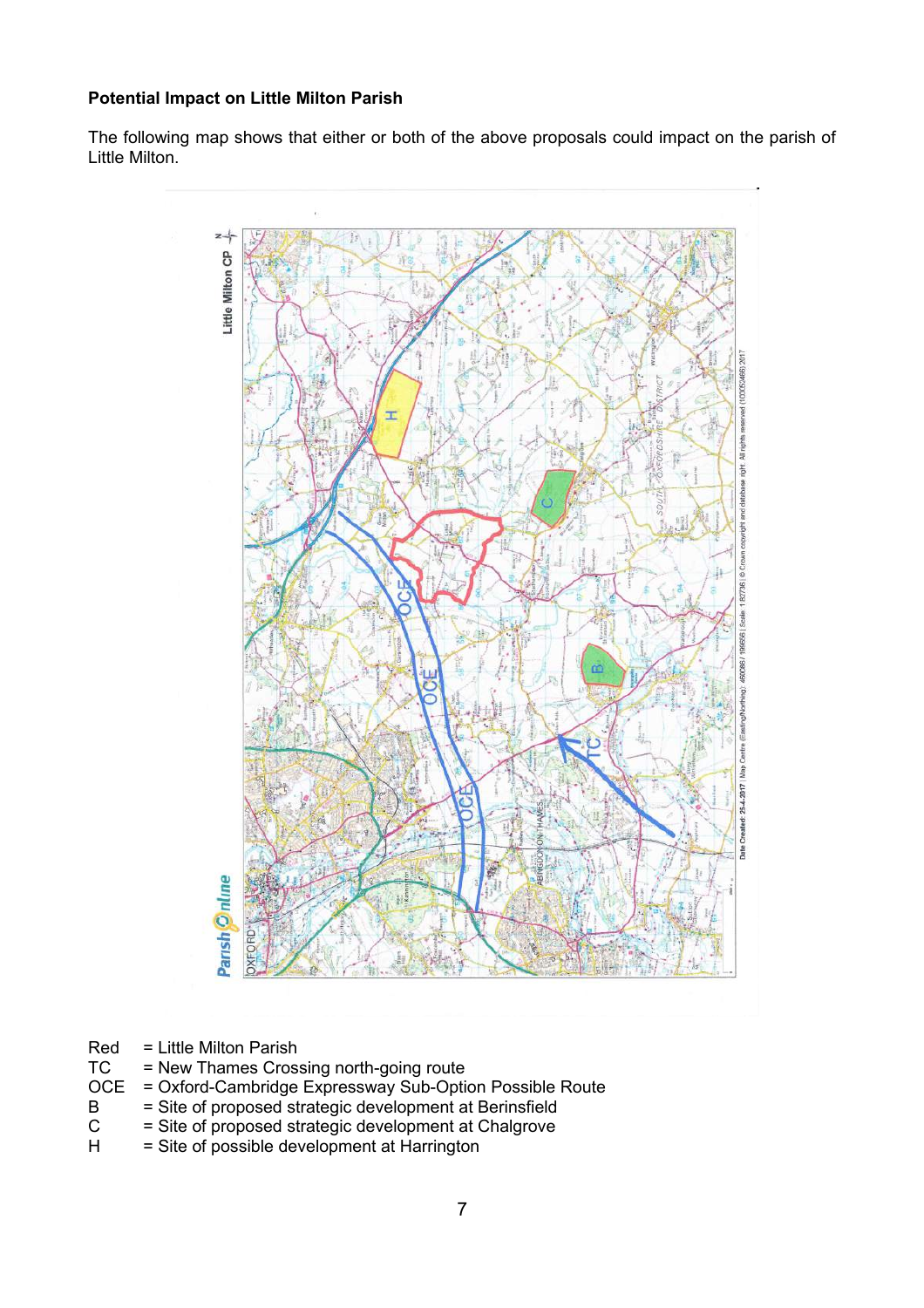This map shows clearly:

- 1. The potential for traffic to use the New Thames Crossing as a route not only to Oxford along the A4074 but also north-east via Chiselhampton and Stadhampton to J7 of the M40 and onwards.
- 2. If the southern Oxford sub-option is selected for the Oxford-Cambridge Expressway, then a route close to, or possibly through, the western portion of Little Milton Parish is a possibility

Neither of these developments is likely to be completed before  $2027<sup>21</sup>$  $2027<sup>21</sup>$  $2027<sup>21</sup>$ .

#### **BYPASS**

A bypass to route the A329 west of the village has been considered many times over the years. In the Village Survey 2013, 49% of respondents were in favour of a bypass, 51% against. Little consideration has been given to a bypass route east of the village as the western option has always been considered the most practicable. Any route to the west of the village would run entirely across Green Belt land.

What the eventual solutions to traffic in Little Milton might be currently depends on a number of unknowns. However it seems prudent to consider the possibility of a bypass within the next 15 years and, if shown to be necessary and supported by sufficient evidence, to ensure that the most likely route for such a bypass is safeguarded from development. This approach has been proposed by SODC in the emerging Local Plan where a number of potential routes for bypasses have been suggested for safeguarding. $22$ 

The triggers for consideration by OCC of a bypass for Little Milton<sup>[23](#page-7-2)</sup> would be:

- Capacity
- Air Quality

It is important to consider the aim of a bypass. The objectives must be to mitigate the problem which has triggered the need for a bypass in the first place. Thus the objectives are to not only reduce traffic running through the heart of the village but also to reduce noise, vibration, dust and air pollution in the built-up area of the village. To this end, an edge street ie. a road which runs around the edge of the built-up area as has been proposed for some local villages, would not be considered to meet these objectives in Little Milton.

In order to determine which potential bypass route or routes, if any, should be safeguarded, the impact of each potential strategic development on traffic flows through the village has been assessed as follows:

<span id="page-7-0"></span><sup>21</sup> Meeting OCC Highways and Little Milton Parish Council Dec 2016

<span id="page-7-1"></span><sup>22</sup> SODC Local Plan 2033 2<sup>nd</sup> Preferred Options March 2017 Appendix 5

<span id="page-7-2"></span><sup>23</sup> Meeting Little Milton Parish Council & OCC Infrastructure Planners 18 July 2017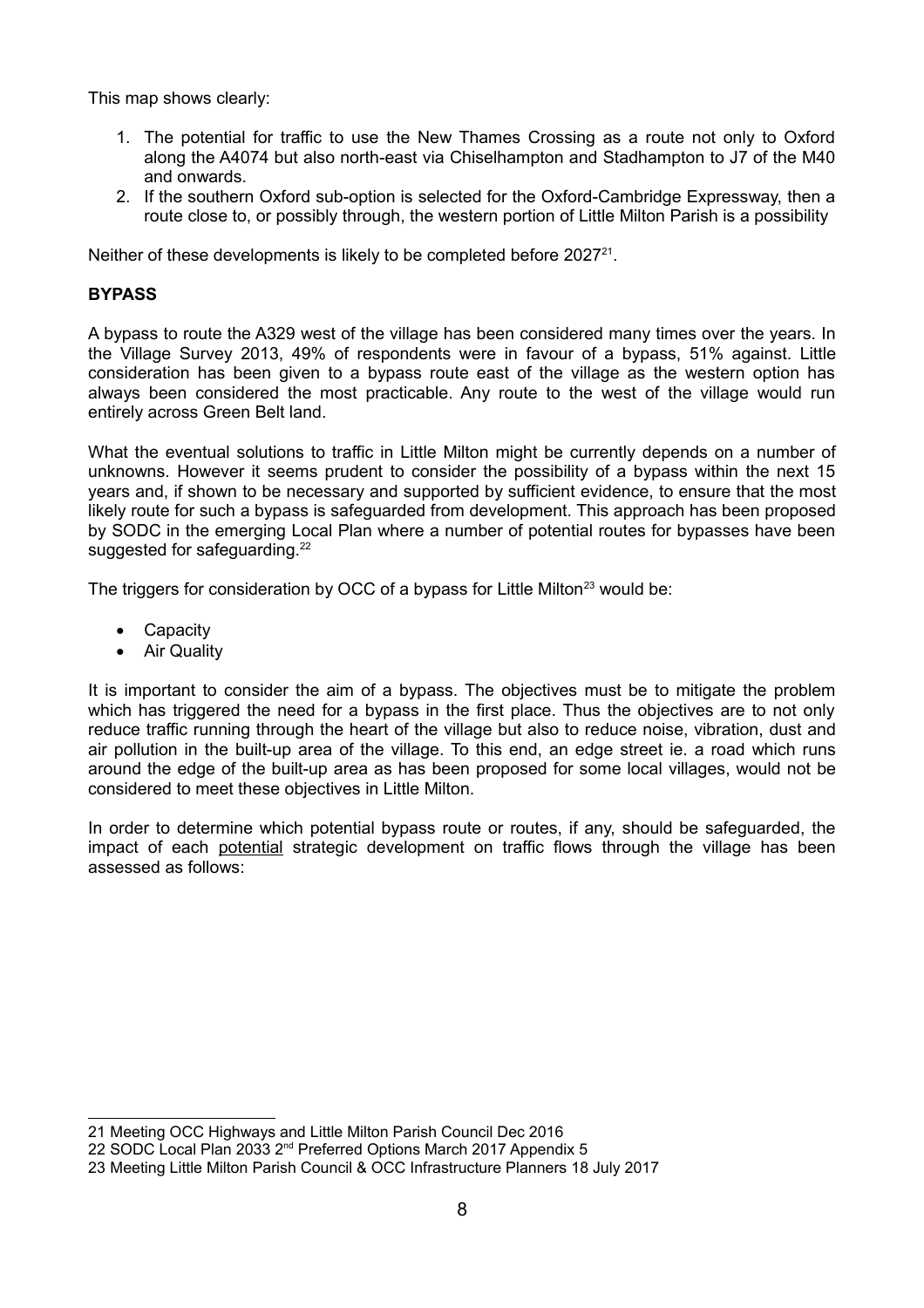| <b>Strategic</b><br><b>Development</b> | <b>Impacted Village Roads</b>          | Level of impact |
|----------------------------------------|----------------------------------------|-----------------|
| <b>Chalgrove Airfield</b>              | Rofford Lane/Haseley Road<br>plus A329 | High            |
| <b>Berinsfield</b>                     | A329                                   | Low             |
| Culham                                 | A329                                   | Low             |
| Grenoble Road                          | A329                                   | Low             |
| Harrington                             | A329                                   | Medium-High     |
| Thames Bridge at<br>Culham             | A329                                   | Unknown         |
| Oxford-Cambridge<br>Expressway         | A329                                   | Unknown         |

However, which of the above developments will actually go ahead and in what time scales is currently unknown. The development with the greatest impact on Little Milton would almost certainly be Chalgrove Airfield. It is also the most complex in terms of deciding if a bypass would be required and, if so, where. The full impact of a Chalgrove Airfield development on traffic flows cannot be determined until it is known what the strategic road plan would be for the whole area within 5-10 miles of the site.

Similar considerations apply to all other development options, although it is the A329 which is likely to carry the greatest impact.

At present, it is considered that there is insufficient evidence to justify safeguarding a specific route for a bypass.

#### **AIR QUALITY**

Little Milton has been the subject of air quality monitoring since 2013.

See http://www.oxfordshire.air-quality.info/

The annualised reading for 2013 was 34.5 NO 2 ug/m3 and 2014 was 37.5. The limit is 40. Note this is an annualised limit, averaged over the year.

Local resident Brian Stacey (who works in air quality monitoring) did some calculations at the school in 2013 and found that the levels reached 40 near the school fencing next to the road.

Claire Spendley, Air Quality Officer, at SODC has advised:

All readings across the county are lower for 2015, because of the weather, and although the figures for 2016 cannot be reported until the end of the year, when they are annualised, the levels have risen again during the last year. She has advised that with our estimated increase in volume of traffic of 45 percent<sup>[24](#page-8-0)</sup> (if Chalgrove Development goes ahead) we should ask for air quality modelling.

She has also advised that what will affect the levels will be stationary traffic queuing along the Haseley Road at the junction with A329 and stationary traffic at peak times.

<span id="page-8-0"></span><sup>24</sup> CHALGROVE AIRFIELD DEVELOPMENT - FUTURE TRAFFIC FLOWS. Little Milton Parish Council Nov 2016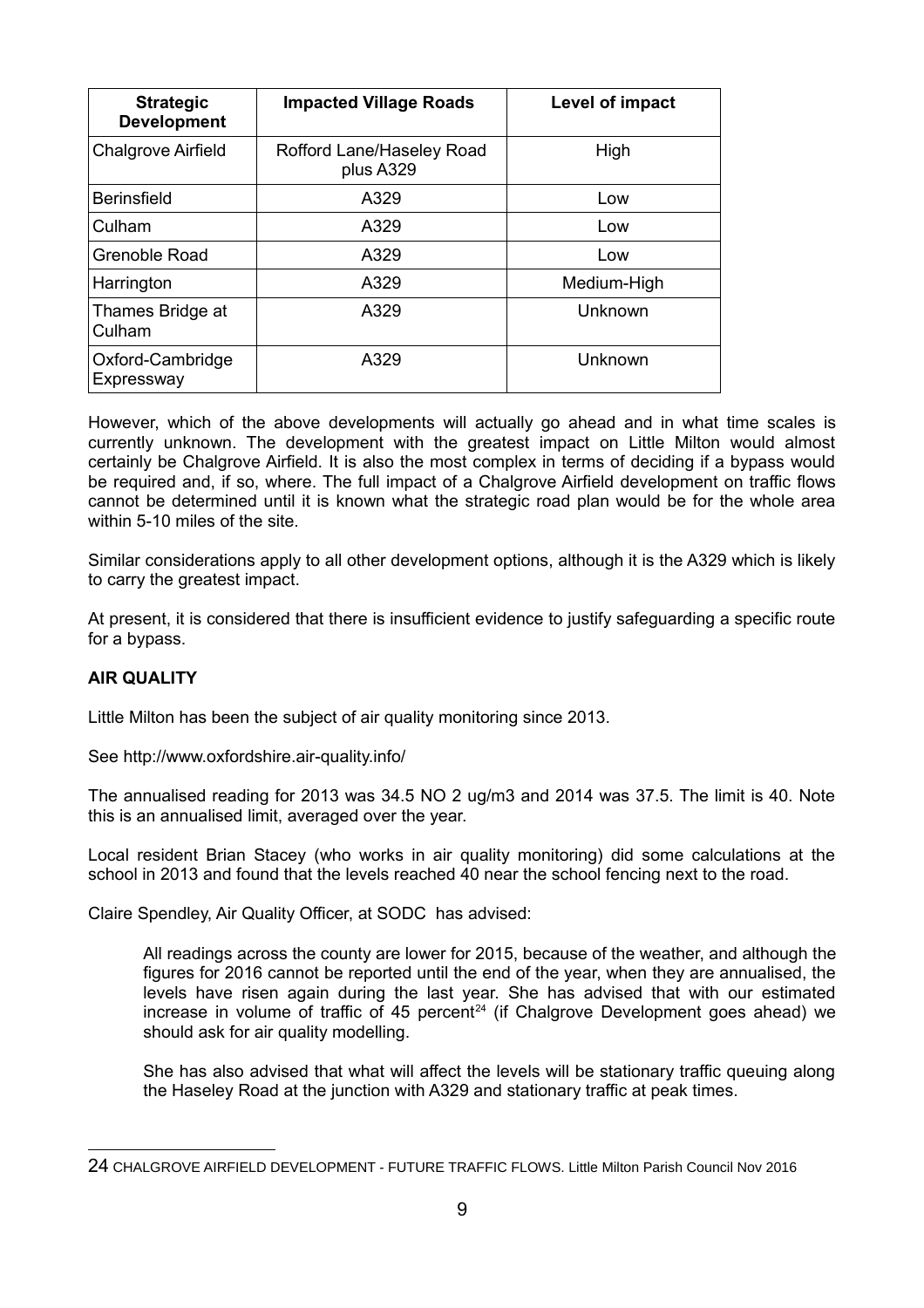EU limits for  $NO<sup>25</sup>$  $NO<sup>25</sup>$  $NO<sup>25</sup>$  are:

| Nitrogen<br>dioxide (NO2) | $ 200 \mu g/m3$      | 1 hour |                       |
|---------------------------|----------------------|--------|-----------------------|
|                           | $ 40 \text{ µg/m3} $ | 1 vear | Average over one year |

#### **INPUT TO NEIGHBOURHOOD DEVELOPMENT PLAN**

Development which is already happening in the district will add to traffic on the parish roads. The possibility of new strategic settlements brings with it the risk of a further significant increase in traffic volumes through the parish. The two major improvements to the strategic road infrastructure outlined above may also bring more traffic but that traffic may be routed along a new road which may lie within the parish boundary or outside it. Thus the ultimate impact on the parish could be a combination of:

- 1. Improvements to existing roads
- 2. A bypass round the village as an adjunct to the existing roads
- 3. A new strategic road running through the parish, which nevertheless takes traffic out of the village
- 4. A new strategic road outside the parish, which nevertheless takes traffic out of the village and the parish

The delivery of large infrastructure projects such as a bypass around the village would be very expensive and may require multiple Compulsory Purchase Orders. There may also be environmental and historical concerns<sup>[26](#page-9-1)</sup>.

What the eventual outcomes might be will evolve over time. Discussions held in 2016 and 2017 $^{27}$  $^{27}$  $^{27}$ <sup>[28](#page-9-3)[29](#page-9-4)</sup> indicated that the solutions which might emerge for Little Milton are very dependent on the eventual route chosen for Oxford-Cambridge Expressway and the configuration of junctions with more local roads along that route. The Expressway could ultimately take a lot of traffic off the A329. Solutions for Little Milton which might be offered if the Chalgrove Airfield development goes ahead are also closely linked to the Expressway route decisions.

If the solution for the Expressway which is eventually chosen will not have the effect of taking traffic off the A329, then the discussions in 2016 and 2017 indicated that a bypass round the village may ultimately be the necessary solution. Sympathetic routeing of such a bypass, with as little environmental impact as possible, would be an objective.

A Neighbourhood Development Plan cannot, in isolation, draw up policies initiating road improvements, a bypass or new strategic roads. However any combination of these options would, nevertheless, represent development within the NDP area. Such development, whilst hopefully providing improved travel links, would have environmental impacts. Mitigation of any adverse impact is what is needed. SODC Local Plan 2033 2nd Proposed Options (March 2017) draft policy TRANS1 states on that one of the aims of the transport strategy is to:

<span id="page-9-0"></span><sup>25</sup> European Commission/Environment/Air/Air Quality

<span id="page-9-1"></span><sup>26</sup> OCC Highways response to draft Roads paper 10 Feb 2017

<span id="page-9-2"></span><sup>27</sup> Meeting Oxfordshire County Council Highways Dept and Little Milton Parish Council representatives 7 Dec 2016

<span id="page-9-3"></span><sup>28</sup> Meeting HCA & consultants and Little Milton Parish Council representatives 8 Dec 2016

<span id="page-9-4"></span><sup>29</sup> Meeting Little Milton Parish Council & OCC Infrastructure Planners 18 July 2017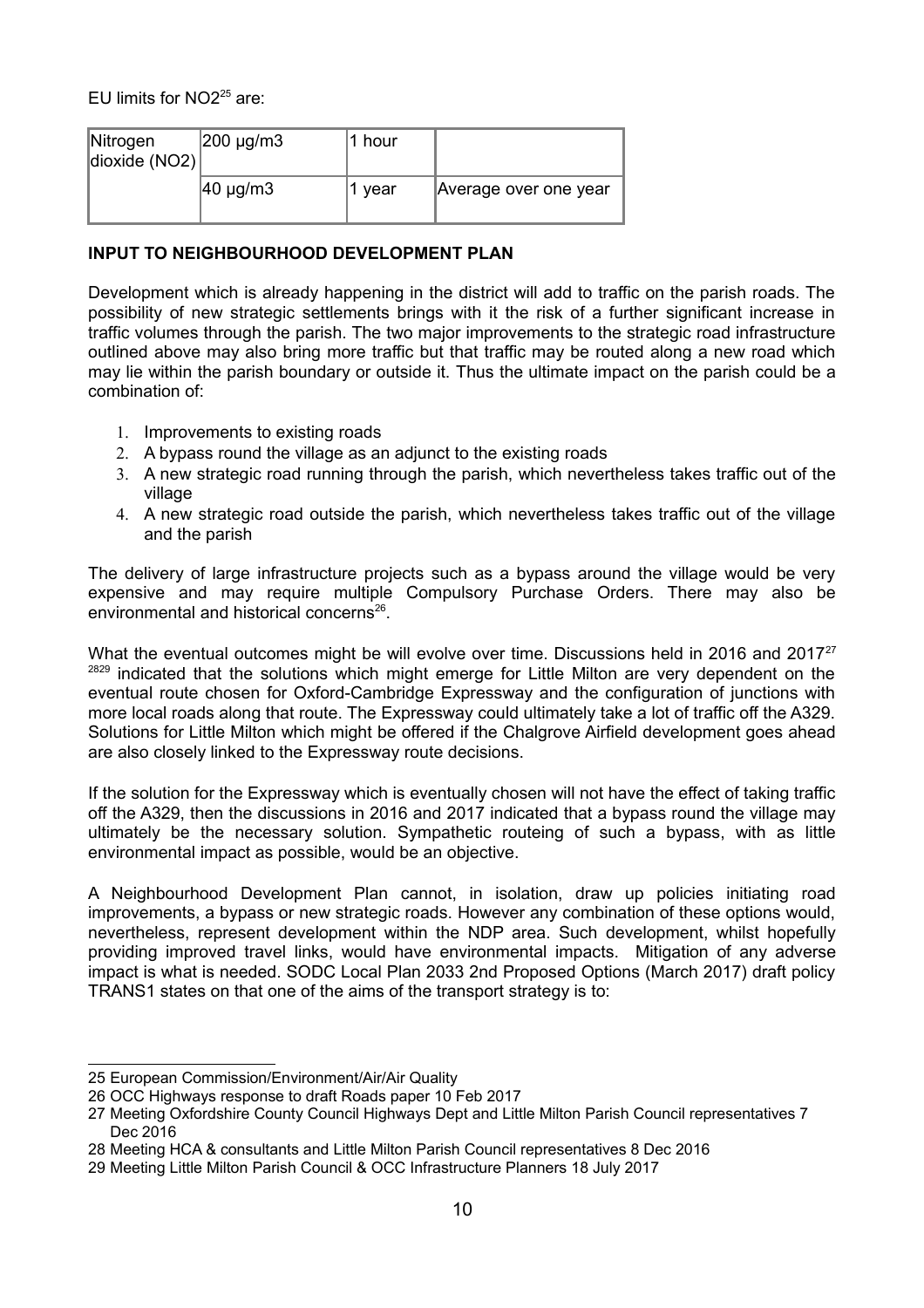Ensure that the impacts of new development on the strategic and local road network, including the A34 and M40, are adequately mitigated

National policy $30$  states:

Developers must ensure adequate environmental information is provided at all stages of the planning process to satisfy the local planning authority and any other consenting authorities that the environmental impacts have been appropriately considered, that measures have been included within the proposals as required by relevant policies or otherwise, as fully as is reasonably possible, and to enable all residual impacts to be taken into account by the local planning authority in the development consent process.

Transport assessment undertaken by the promoter of the development should be comprehensive enough to establish the likely environmental impacts, including air quality, light pollution and noise, and to identify the measures to mitigate these impacts. This will enable local authorities to fulfil their remit of considering appropriate environmental impact assessment of development.

Any major road development requires an Environmental Impact Assessment<sup>[31](#page-10-1)</sup>. Of particular concern is a road development which, in itself is not big enough to require an EIA, but nevertheless would have a significant impact at parish or village level.

The village ultimately wishes to achieve the following<sup>[32](#page-10-2)</sup>:

- 1. Significant reduction in the number of HGVs passing through the parish
- 2. Significant reduction in the volume of non-HGV traffic passing through the village
- 3. Reduction in the speed of traffic in the village
- 4. Reduction in the noise, vibration, damage to property, dust and air pollution causes by traffic

In addition, it should be an aim to ensure that the environmental impact of any significant road projects is assessed and appropriate steps taken to mitigate any impact.

The objectives of setting any policies regarding planning proposals for road improvements or new roads should be:

- to support measures designed to reduce the overall volume of traffic and in particular reduce the volume of HGV traffic passing through the village
- to support measures to move traffic off the current village roads and route that traffic by alternative routes outside the village
- to minimise the environmental impact of any road improvement scheme or new roads and to mitigate any adverse environmental impact
- to ensure that air quality in the village does not exceed statutory limits
- to preserve as much as possible the character of the village and the landscape which surrounds it

In seeking solutions, there are some possibilities which are not favoured<sup>[33](#page-10-3)</sup>;

1. Traffic calming measures within the village which would result in traffic stopping and starting, slowing and accelerating, or queuing. The aim is that traffic, once in the village, should flow relatively freely at a moderate pace.

<span id="page-10-0"></span><sup>30</sup> DfT Circular 02/2013 paras 47-48

<span id="page-10-1"></span><sup>31</sup>The Town and Country Planning (Environmental Impact Assessment) Regulations 2011

<span id="page-10-2"></span><sup>32</sup> Little Milton Village Plan 2014

<span id="page-10-3"></span><sup>33</sup> Meeting HCA & consultants and Little Milton Parish Council representatives 8 Dec 2016